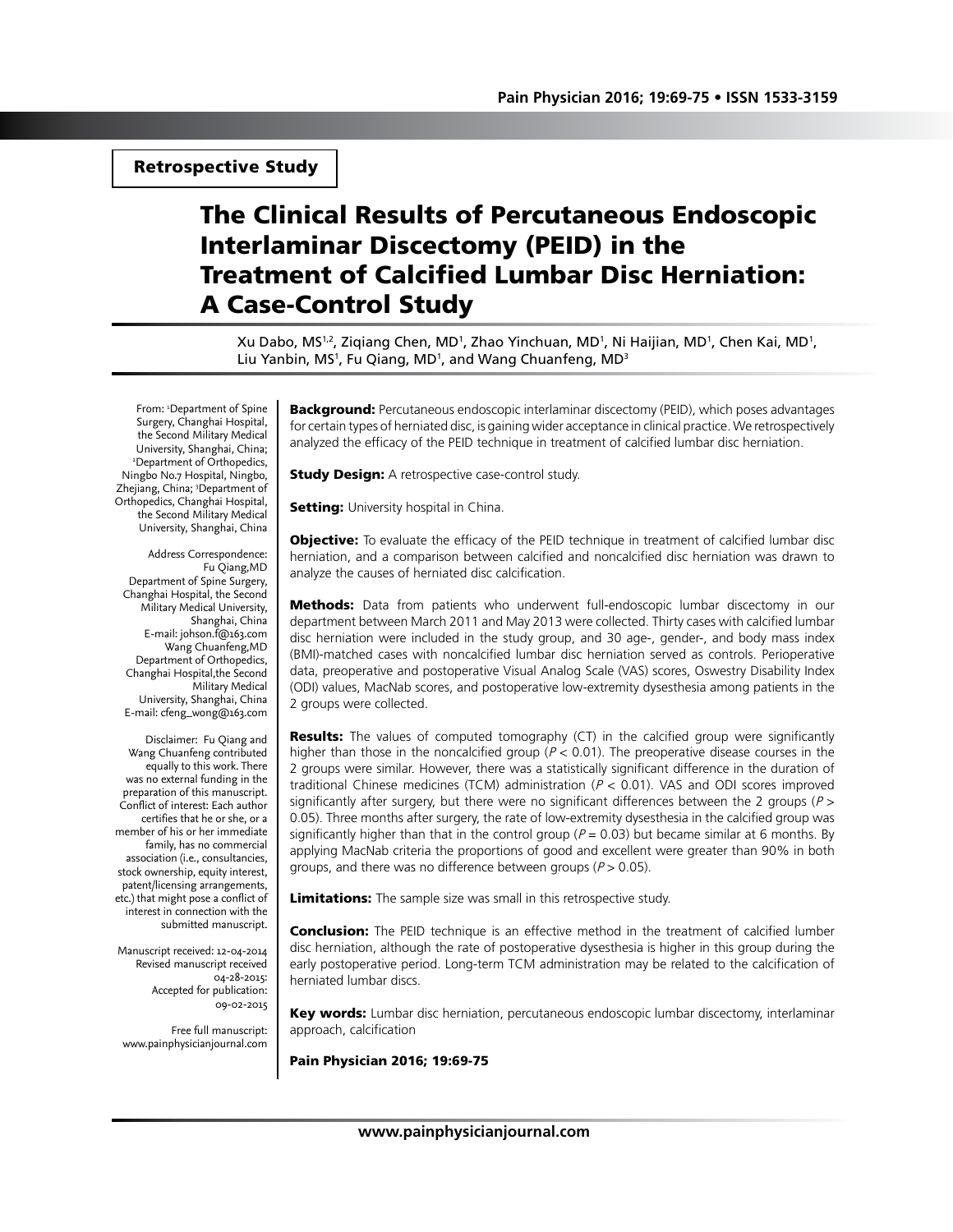alcified lumbar disc herniation is a special type of lumbar disc herniation. Specific reasons for the formation of calcification are not yet clear. Patients with calcified lumbar disc herniation usually have a long course of conservative treatment prior to consideration of surgery. Jasper et al (1) considered that mineral deposit formation and even calcification might occur in the herniated nucleus pulposus when the disease course of lumbar disc herniation exceeded 6 months, which makes surgical treatment difficult compared with treatment during the early stages of the disease. Nowadays, literature about cases with calcified lumbar disc herniation are rare except in China. Calcified lumbar disc herniation has become a challenging problem for spine surgeons in China. Is this related to the different types of conservative treatments? In China, conservative treatments include not only lumbar traction and other physiotherapies but also administration of Traditional Chinese Medicines (TCM).

Microdiscectomy was not recommended for calcified disc herniation as the risk increased significantly if the calcified herniated disc was treated by the transforaminal approach (2,3). In addition, the risk of nerve root injury is elevated during traditional open surgery for calcified disc herniation. Therefore, Choi et al (4) removed a calcified disc herniation in the upper lumbar spine via a transdural approach. However, this approach may induce cerebrospinal fluid leakage and central nervous system infection.

With the improvement of surgical techniques and related instruments, indications for minimally invasive surgery have expanded and include revision surgery for recurrent lumbar disc herniation and lumbar spinal stenosis (5-9). However, only targeted direct decompression within the spinal canal can completely release the nerve root in cases with calcified disc herniation. Percutaneous endoscopic interlaminar discectomy (PEID), which avoids factors such as a high iliac crest and transverse process variation, is a surgical procedure that can directly remove the lesion inside the spinal canal and has obvious advantages in the treatment of some special types of disc herniation such as hard disc herniation and craniocandal sequestering of the disc marterial (10-14). PEID can be applied for minimally invasive treatment of calcified disc herniation. We retrospectively analyzed and compared the efficacy of PEID in the treatment of calcified and noncalcified disc herniation. In addition, in this study, we found that the TCM treatment may have certain relevance with calcifi-

cation of intervertebral disc herniation lesions, and we further analyzed the etiology.

## **METHODS**

## General Data

At present, there are no specific diagnostic criteria for calcified lumbar disc herniation. Among patients with a definite diagnosis of lumbar disc herniation, we selected those who had a computed tomography (CT) value of the herniated disc close to the bone (120.1- 383.7 Hu) and defined this kind of situation as calcified lumbar disc herniation. All patients had a central or paracentral disc herniation, and there was no case with far lateral disc herniation. Exclusion criteria included the following: (1) multisegmental lumbar disc herniations; (2) extensive spinal canal stenosis without disc herniation in CT or magnetic resonance imaging (MRI); sequestrated disc fragments exceeding more than half of the upper or lower vertebral body; less than 6 mm of distance between the posterior midline and the inner margin of the inferior facet joint (10); (3) patients with sudden and progressive aggravating painless weakness and cauda equina syndrome.

Among patients who underwent PEID in our department from March 2011 to May 2013, we selected 30 patients who had calcified lumbar disc herniation (CLDH group) in accordance with the standard mentioned above, chose 30 cases with noncalcified disc herniation (NCLDH group) as the control group, and matched the controls in terms of gender, age, and body mass index (BMI). The general clinical data of the 2 groups were collected. Clinic records were reviewed to document their surgical results. Preoperative and follow-up data were obtained from clinic visits, physical and occupational therapy records, and telephone interviews. Preoperative disease course and usage of TCM (total administrating time of TCM and continuous administrating time > 3 months per person) were recorded. Among them only the usage of phenol-rich herbal patches and oral pills of patent Chinese drugs were recorded as an entire list of formulas and ingredients of TCM was impossible.

## Surgical Procedure

The full endoscopic surgical system (Joimax GmbH, Karlsruhe, Germany) was used. General anesthesia was applied for all patients. The surgical procedure was performed by 2 surgeons. The diseased segment was located under fluoroscopic guidance, and the needle insertion point was marked. An incision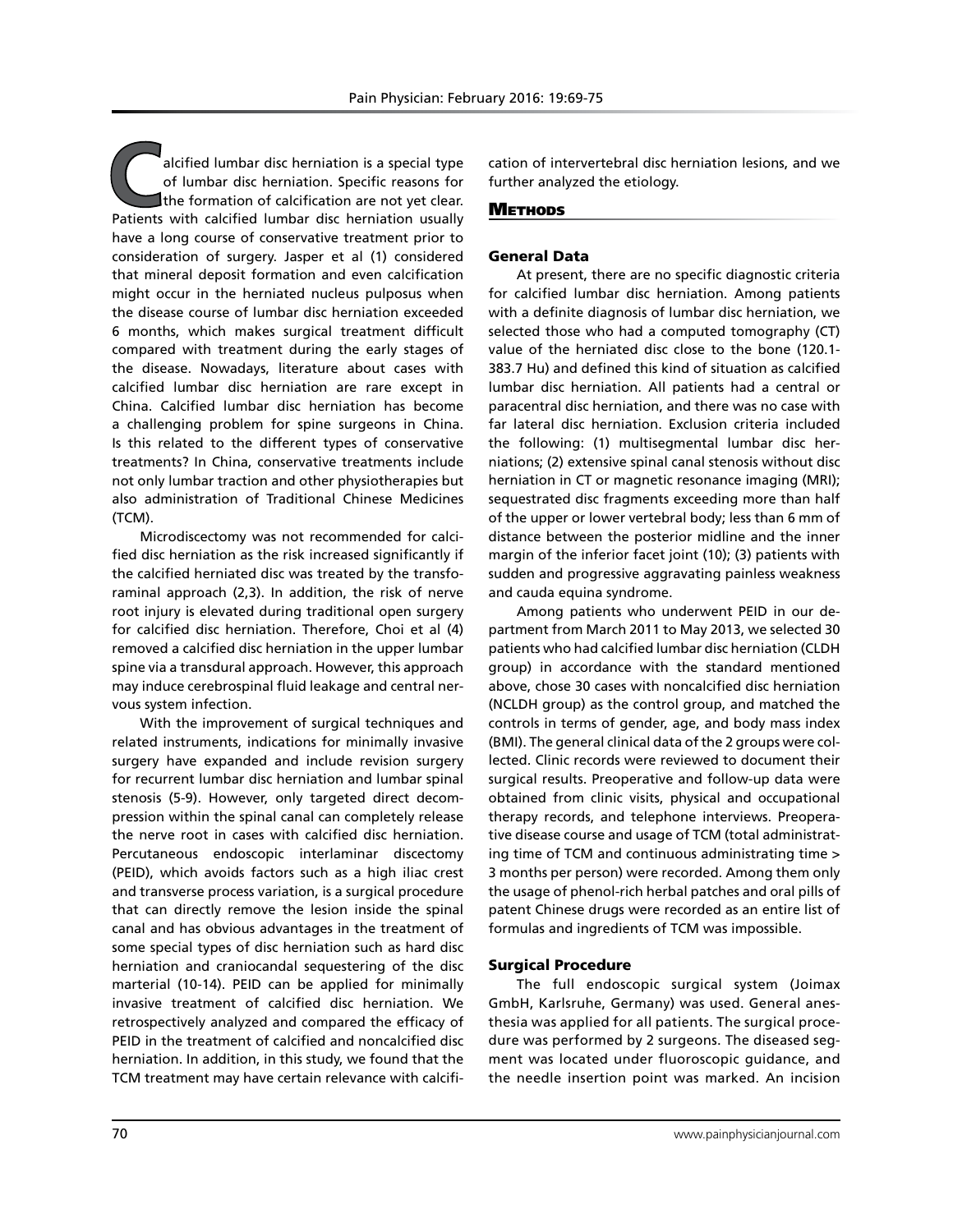7 mm in length was made, and a dilator was inserted under fluoroscopy to reach the intervertebral space. The sheath and endoscope were inserted in turn, and the irrigation system was connected. The sheath was rotated to push aside the peripheral muscles. The ligamentum flavum was cut off using a pituitary rongeur. The dura mater was exposed after removal of the fat tissue. For a calcified central or axillary herniation, the nerve root was identified using a nerve dissector along the lateral recess under endoscopy. Because the nerve root travels horizontally at the L5/S1 level, it is safe to manage the axillary lesion first. The oblique distal opening of the sheath should be toward the midline of the spinal canal to effectively expose the lesion and protect the nerve root and dura mater. After hemostasis, the pannus and adhesion bands were removed, the calcified lesion was removed using a trephine under endoscopy, and the cottony tissues produced by incomplete calcification were also handled. It is not necessary to remove all the calcified lesion, and the intervertebral structure should not be disturbed excessively. The rupture in the annulus fibrosus was managed using radiofrequency current. All patients started straight leg raise exercise and ambulated suitably on the first day after surgery, then the patients exercised their back muscles increasingly.

## Outcome Observations

A visual analog scale (VAS,  $0 - 10$ ) was used for preoperative and postoperative leg pain evaluation. The Oswestry Disability Index (ODI, version 2.1a) was used to assess the influence of back pain and leg pain on the daily lives of patients (15). Because sex is not routinely discussed among Chinese people, the item regarding sexual life was deleted. Therefore, there were 9 items left, and the total possible score was 45 points. Scores of every item were added, and the percentages of these scores were calculated. The presence of postoperative lower-extremity dysesthesia was recorded at various times after surgery in both groups. The final outcome was evaluated according to MacNab's criteria (16).

#### Statistical Methods

Data analysis was performed using SPSS version 20.0 (SPSS Inc., Chicago, IL, USA). Continuous data were compared between the CLDH and NCLDH groups, using the independent Student t test or the Mann–Whitney U test, whereas discontinuous data were analyzed using Fisher's exact test, the chi-square test. All significance tests were 2-tailed, and a positive significance level was assumed at a probability of *P* < 0.05.

### **RESULTS**

A typical case in the calcified group is shown in Fig. 1. The general conditions of patients in the 2 groups are shown in Table 1. There were no significant differ-



Fig. 1. *A 38-year-old man presented with lower back pain radiating to the left leg for > 2 years. The patient was diagnosed with L5/S1 disc herniation (left central) and underwent fullendoscopic interlaminar discectomy. Preoperative MRI and three-dimensional CT showed calcified L5/S1 disc herniation (A, B, C, and D). Three-dimensional CT obtained 3 months after surgery showed that the calcified lesion around the left S1 nerve root was completely removed (E and F).*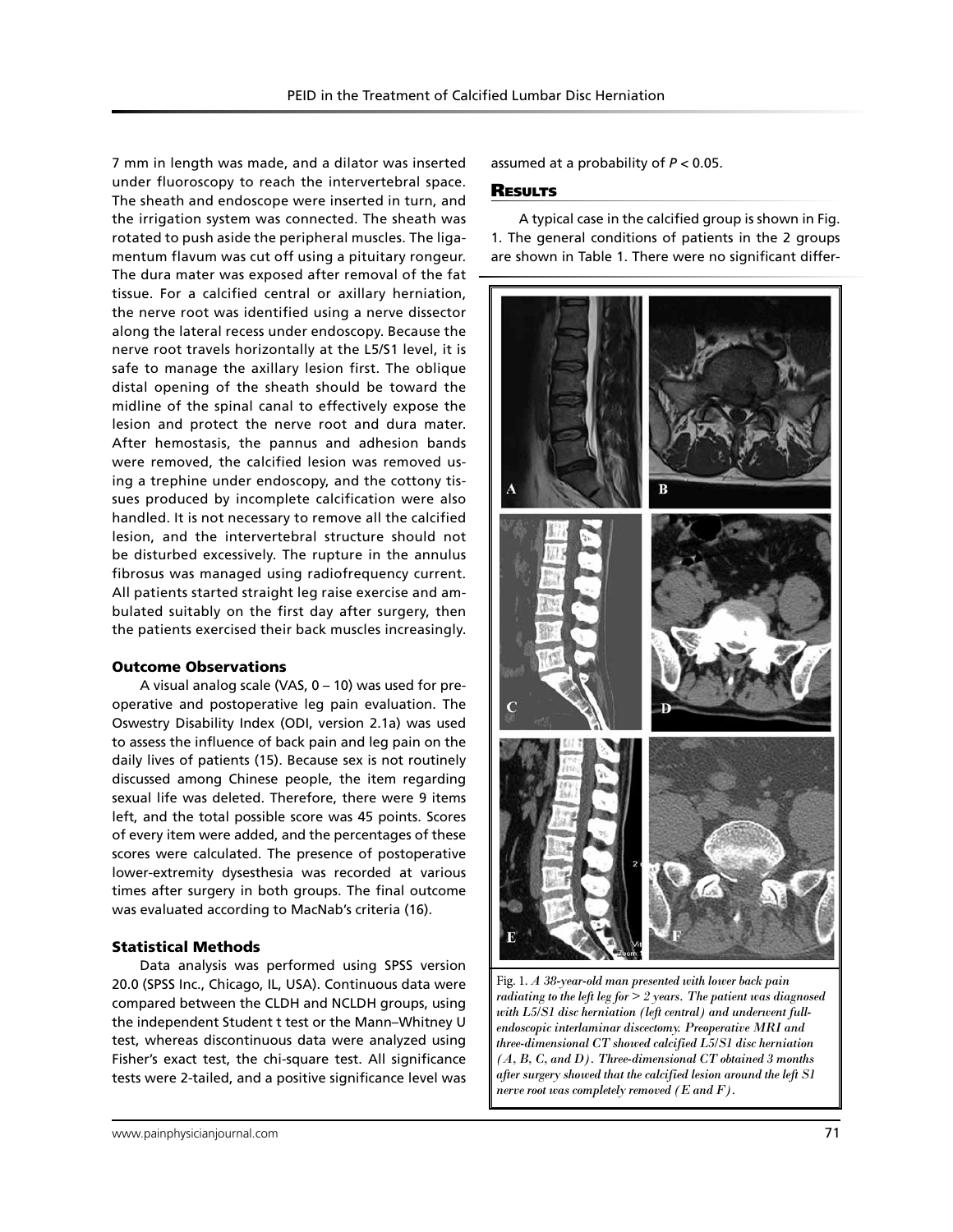|                                  |       | <b>CLDH</b><br>$(n = 30)$ | <b>NCLDH</b><br>$(n = 30)$ | P-value   |
|----------------------------------|-------|---------------------------|----------------------------|-----------|
| Age(y)                           |       | $36.0 \pm 7.8$            | $35.9 \pm 6.5$             | 0.957     |
| Sex                              | M     | 20                        | 18                         | 0.592#    |
|                                  | F     | 10                        | 12                         |           |
| <b>BMI</b>                       |       | $26.1 \pm 3.1$            | $25.2 \pm 2.9$             | 0.248     |
| Segments                         | L4/5  | 12                        | 9                          | 0.417#    |
|                                  | L5/S1 | 18                        | 21                         |           |
| CT values of herniated disc (HU) |       | $288.8 \pm 63.6$          | $56.0 \pm 17.8$            | $< 0.01*$ |
| Length of stay (d)               |       | $5.9 \pm 1.1$             | $5.9 \pm 1.0$              | 0.90      |
| Operative time (min)             |       | $57.6 \pm 11.2$           | $50.6 \pm 8.7$             | $< 0.01*$ |

Table 1. *Comparison of perioperative general conditions in both groups.*

#Chi-square test, \*Mann-Whitney test; a P value < 0.05 was considered to be statistically significant.

ences in gender, age, BMI, disease segment, and length of stay ( $P > 0.05$ ). There was a significant difference between the 2 groups in the CT value of the herniated disc (288.8 ± 63.6 vs. 56.0 ± 17.8, *P* < 0.01). The operative time in the CLDH group was significantly longer than that in the NCLDH group (*P* < 0.01).

The preoperative disease course and administration of TCM were recorded in Table 2. There was no significant difference in the preoperative disease course (*P* = 0.235). However, there was a significant difference between the 2 groups regarding the total administrating time of TCM (7.9 ± 4.3 vs. 3.7 ± 2.4, *P* < 0.01), and the number of patients who had undergone continuous TCM treatment > 3 months was significantly larger than that in the control group (24 vs. 13, *P* < 0.01).

As shown in Fig. 2, there were significant differences in preoperative and postoperative VAS and ODI scores in both groups ( $P < 0.01$ ); there was no significant difference between various points of time in the VAS score for leg pain in both groups (*P* > 0.05), but the VAS score of the NCLDH group was slightly better than that of the CLDH group in the early postoperative period ( $P > 0.05$ ). The ODI scores at various points of time in the NCLDH group were slightly better than those in the CLDH group, but there was no significant difference between the 2 groups at the last follow-up visit (*P* > 0.05).

Three months after surgery, 16 patients in the CLDH group and 8 patients in the NCLDH group had varying degrees of postoperative dysesthesia, and the difference was significant ( $P = 0.03$ ). Six months after surgery, 9 patients in the CLDH group and 4 patients in the NCLDH group had remnant lower-extremity dysesthesia, but the difference between the 2 groups

was not significant (*P* = 0.209). Twelve months after surgery, 3 patients in the CLDH group and 2 patients in the NCLDH group had lower-extremity dysesthesia (*P* = 1.00). Patients in both groups did not have any complications such as nerve root laceration, cauda equina syndrome, wound infection, spinal canal hematoma, incision infection, or infection of the central nervous system. One patients had a dural laceration in the CLDH group, but no special intraoperative treatment was carried out for the small laceration, and no other postoperative complications appeared. There are no recurrences of lumbar disc herniation in any patients at the end of follow-up.

MacNab's criteria results were excellent in 24 cases, good in 3 cases, fair in 2 cases, and poor in one case in the CLDH group; excellent in 27 cases, good in 2 cases, and fair in one case in the NCLDH group. The percentage of results rated good to excellent were 90% and 96.7% in the CLDH group and the NCLDH group at the final follow-up visit, respectively, and there was no significant between group difference (*P* = 0.635).

## **Discussion**

Recently, Ruetten et al (10) and Choi et al (11,17,18) reported a full-endoscopic interlaminar technique in which the surgeon can reach the spinal canal via the interlaminar space to remove the herniated central and paracentral lesions, and this technique is effective for patients with highly migrated nucleus pulposus or discogenic stenosis. Choi et al (11) described in detail the anatomical features of the S1 nerve root at the L5/ S1 level. They found many axillary-type disc herniations and suggested that the interlaminar approach was safe for reaching the axillary space. When surgeons remove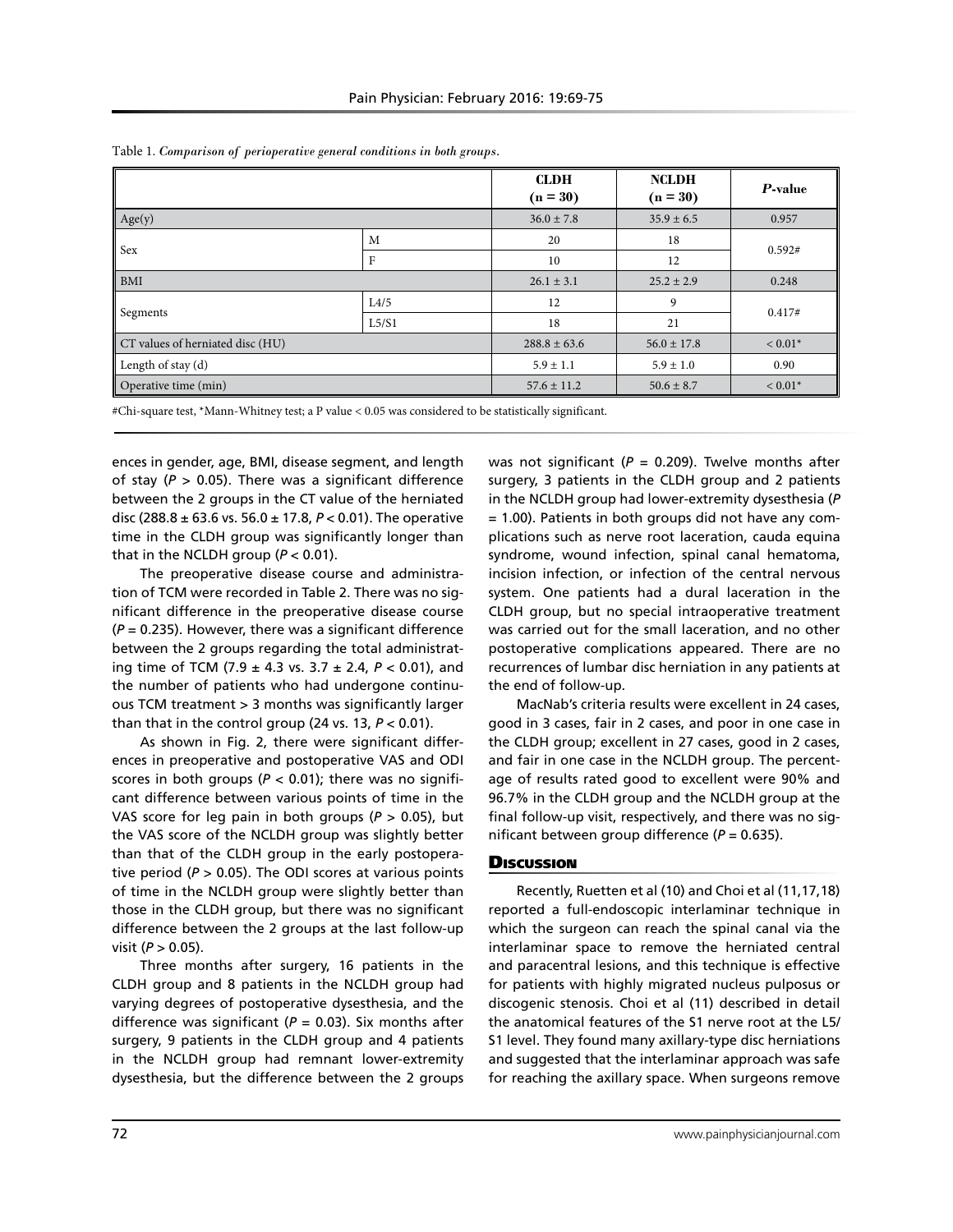|                                      |        | <b>CLDH</b><br>$(n = 30)$ | <b>NCLDH</b><br>$(n = 30)$ | P-value   |
|--------------------------------------|--------|---------------------------|----------------------------|-----------|
| Preoperative disease course (m)      |        | $24.7 \pm 10.9$           | $21.0 \pm 12.7$            | 0.235     |
| Total administrating time of TCM (m) |        | $7.9 + 4.3$               | $3.7 \pm 2.4$              | $< 0.01*$ |
| Continuous TCM treatment             | > 3m   | 24                        | 13                         | < 0.01#   |
|                                      | $<$ 3m |                           |                            |           |

Table 2. *Preoperative disease course and administration of TCM.*

\*Mann-Whitney test; #Chi-square test, a P value < 0.05 was considered to be statistically significant.



the shoulder-type disc herniation, they should remove the medial part of the inferior articular process to expand the interlaminar space for operation (19,20). For experienced surgeons who are familiar with the application of endoscopic instruments such as the trephine and laser, the interlaminar approach can make the bone resection easier, which expands the operating space to facilitate reaching the lesion directly and thereby reducing surgical complications (9,21-23).

The texture of the calcified disc herniation is hard and the calcified lesion often adheres to the nerve root and dura mater, and the latter tissues are easily injured during blind dissection. In addition, calcified disc herniation is often associated with discogenic spinal stenosis, which complicates transforaminal discectomy (24-28). In the treatment of calcified disc herniation, the interlaminar approach can enable surgeons to directly reach the lesion without obviously disturbing the normal bone structure and enabling relatively safe gradual decompression from the top of the lesion. We believe that the goal for the treatment of calcified disc herniation is not to achieve complete radiographic resection but rather to decompress the nerve root, which agrees with

the opinions of many scholars (29-34).

Researchers compared the surgical outcomes of the interlaminar and the transforaminal approaches and found that postoperative lower-extremity dysesthesia occurred mainly during the interlaminar approach (2,12,19). In the present study, we found that the incidence of postoperative dysesthesia was relatively high in the calcified group compared with that in the noncalcified group. Dysesthesia generally occurred during the early postoperative period, and resection of the lesion step-by-step under direct vision can reduce the risk of potential nerve root injury (35). So it is necessary to pay close attention to preoperative patient selection, to carefully measure the size of the related interlaminar space, and to evaluate the relationship between the intervertebral disc and the upper and lower laminae in order to avoid nerve injury. For patients with calcified disc herniation, a preoperative CT scan is needed to assess the range of the calcified lesion (36). Nerve root traction caused by the rotation of the trephine may result in lower-extremity dysesthesia during the early postoperative period.

The technique used in the present study is different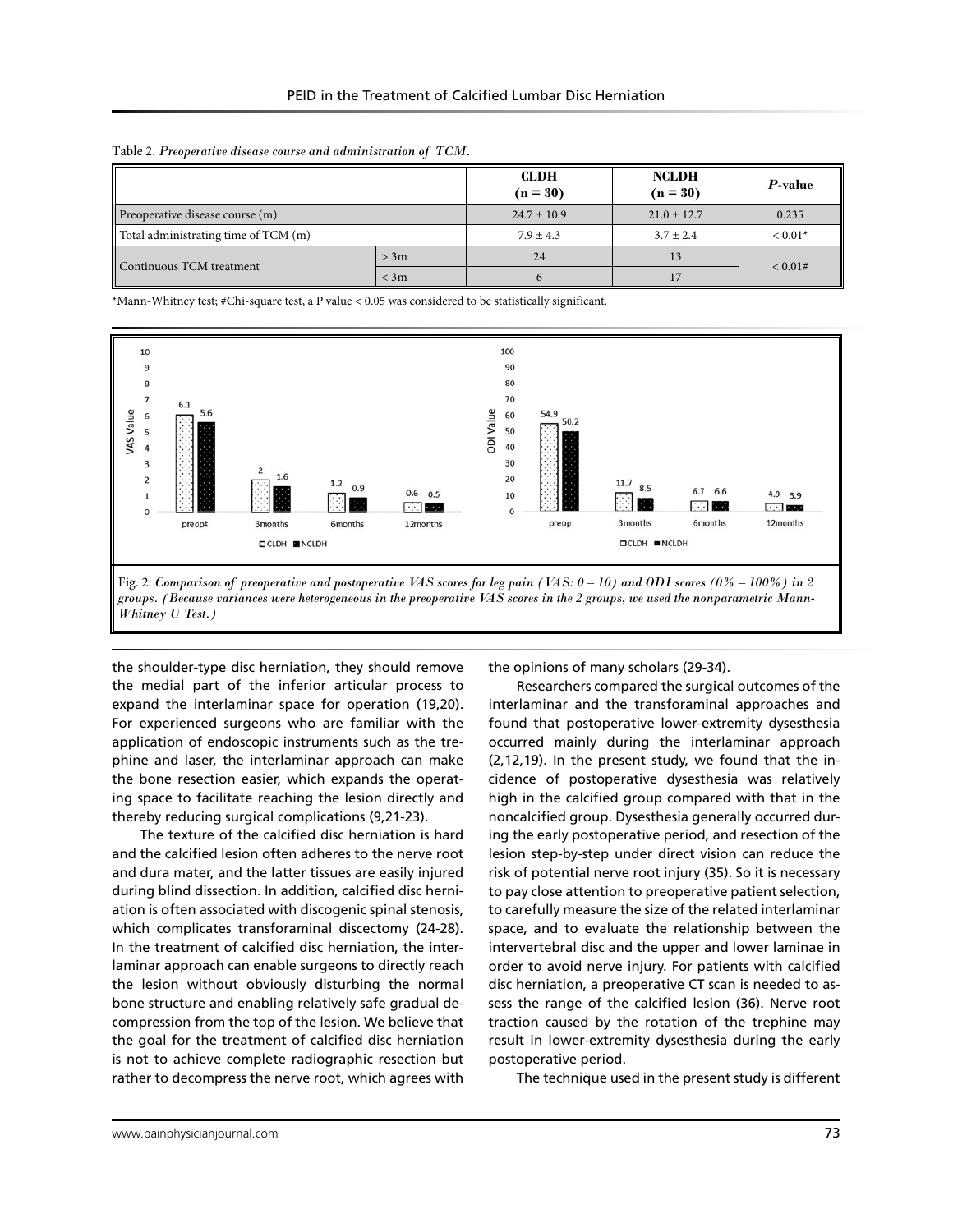from transforaminal foraminotomy (37,38). Sufficient attention should be paid to intraoperative protection of the dura mater. In order to prevent cerebrospinal fluid leakage, care should be taken not to tear the dura during rotation. Sufficient posterior longitudinal ligament should be removed and a flexible neural probe was used to dissect peripheral connective tissue before careful removal of the calcified lesion.

In other countries, reports about calcified lumbar disc herniation are rare. However, reports suggest that the incidence of calcified lumbar disc herniation is higher in China than elsewhere (39). Is the high incidence of calcified lumbar disc herniation in China related to long-term TCM administration? Most TCMs can promote blood circulation, take away inflammatory cytokines from the lesion, and reduce pain. However, TCM cannot make the herniated disc disappear.

Although no reports have confirmed the correlation between calcifications and TCM, in the present study we found that the duration of TCM administration in the calcified group was significantly longer than that in the control group. There may be a correlation between TCM administration and calcification of the herniated disc, but of course this should be further verified.

### **CONCLUSION**

Though PEID for calcified lumbar disc herniation easily results in residual symptoms such as lowerextremity dysesthesia during the early postoperative period, its final outcome is similar to outcomes in patients with noncalcified lumbar disc herniation. Longterm TCM administration may be one of the causes for calcification of the herniated disc.

### **REFERENCES**

- Jasper GP, Francisco GM, Telfeian AE. Clinical success of transforaminal endoscopic discectomy with foraminotomy: A retrospective evaluation. *Clin Neurol Neurosurg* 2013; 115:1961-1965.
- Birkenmaier C, Komp M, Leu HF, Wegener B, Ruetten S. The current state of endoscopic disc surgery: Review of controlled studies comparing full-endoscopic procedures for disc herniations to standard procedures. *Pain Physician* 2013; 16:335-344.
- Dezawa A, Sairyo K. New minimally invasive discectomy technique through the interlaminar space using a percutaneous endoscope. *Asian J Endosc Surg* 2011; 4:94-98.
- 4. Choi JW, Lee JK, Moon KS, Hur H, Kim YS, Kim SH. Transdural approach for calcified central disc herniations of the upper lumbar spine. Technical note. *J Neurosurg Spine* 2007; 7:370-374.
- 5. Kubaszewski L, Kaczmarczyk J, Nowakowski A, Sulewski A. Foraminoplastic transfacet epidural endoscopic approach for removal of intraforaminal disc herniation at the L5-S1 level. *Wideochir Inne Tech Malo Inwazyjne* 2014; 9:96-100.
- 6. Jasper GP, Francisco GM, Aghion D, Telfeian AE. Technical considerations in transforaminal endoscopic discectomy with foraminoplasty for the treatment of spondylolisthesis: Case report. *Clin Neurol Neurosurg* 2014; 119:84-87.
- 7. Ruetten S, Komp M, Hahn P, Oezdemir S. Decompression of lumbar lateral spi-

nal stenosis: Full-endoscopic, interlaminar technique. *Oper Orthop Traumatol* 2013; 25:31-46.

- 8. Ruetten S, Komp M, Merk H, Godolias G. Surgical treatment for lumbar lateral recess stenosis with the full-endoscopic interlaminar approach versus conventional microsurgical technique: A prospective, randomized, controlled study. *J Neurosurg Spine* 2009; 10:476-485.
- 9. Komp M, Hahn P, Merk H, Godolias G, Ruetten S. Bilateral operation of lumbar degenerative central spinal stenosis in full-endoscopic interlaminar technique with unilateral approach: Prospective 2-year results of 74 patients. *J Spinal Disord Tech* 2011; 24:281-287.
- 10. Ruetten S, Komp M, Godolias G.A New full-endoscopic technique for the interlaminar operation of lumbar disc herniations using 6-mm endoscopes: Prospective 2-year results of 331 patients. *Minim Invasive Neurosurg* 2006; 49:80-87.
- 11. Choi G, Lee SH, Raiturker PP, Lee S, Chae YS. Percutaneous endoscopic interlaminar discectomy for intracanalicular disc herniations at L5-S1 using a rigid working channel endoscope. *Neurosurgery* 2006; 58:ONS59-ONS68; discussion ONS59-ONS68.
- 12. Ruetten S, Komp M, Merk H, Godolias G. Use of newly developed instruments and endoscopes: Full-endoscopic resection of lumbar disc herniations via the interlaminar and lateral transforaminal approach. *J Neurosurg Spine* 2007;

#### 6:521-530.

- 13. Ruetten S, Komp M, Merk H, Godolias G. Recurrent lumbar disc herniation after conventional discectomy: A prospective, randomized study comparing full-endoscopic interlaminar and transforaminal versus microsurgical revision. *J Spinal Disord Tech* 2009; 22:122-129.
- 14. Kim CH, Chung CK, Jahng TA, Yang HJ, Son YJ. Surgical outcome of percutaneous endoscopic interlaminar lumbar diskectomy for recurrent disk herniation after open diskectomy. *J Spinal Disord Tech* 2012; 25:E125-E133.
- 15. Liu H, Tao H, Luo Z. Validation of the simplified Chinese version of the Oswestry Disability Index. *Spine (Phila Pa 1976)* 2009; 34:1211-6; discussion 1217.
- 16. MacNab I. Negative disc exploration. An analysis of the causes of nerve-root involvement in sixty-eight patients. *J Bone Joint Surg Am* 1971; 53:891-903.
- 17. Choi G, Prada N, Modi HN, Vasavada NB, Kim JS, Lee SH. Percutaneous endoscopic lumbar herniectomy for high-grade down-migrated L4-L5 disc through an L5-S1 interlaminar approach: A technical note. *Minim Invasive Neurosurg* 2010; 53:147-152.
- 18. Choi G, Lee SH, Lokhande P, Kong BJ, Shim CS, Jung B, Kim JS. Percutaneous endoscopic approach for highly migrated intracanal disc herniations by foraminoplastic technique using rigid working channel endoscope. *Spine* 2008; 33:E508-E515.